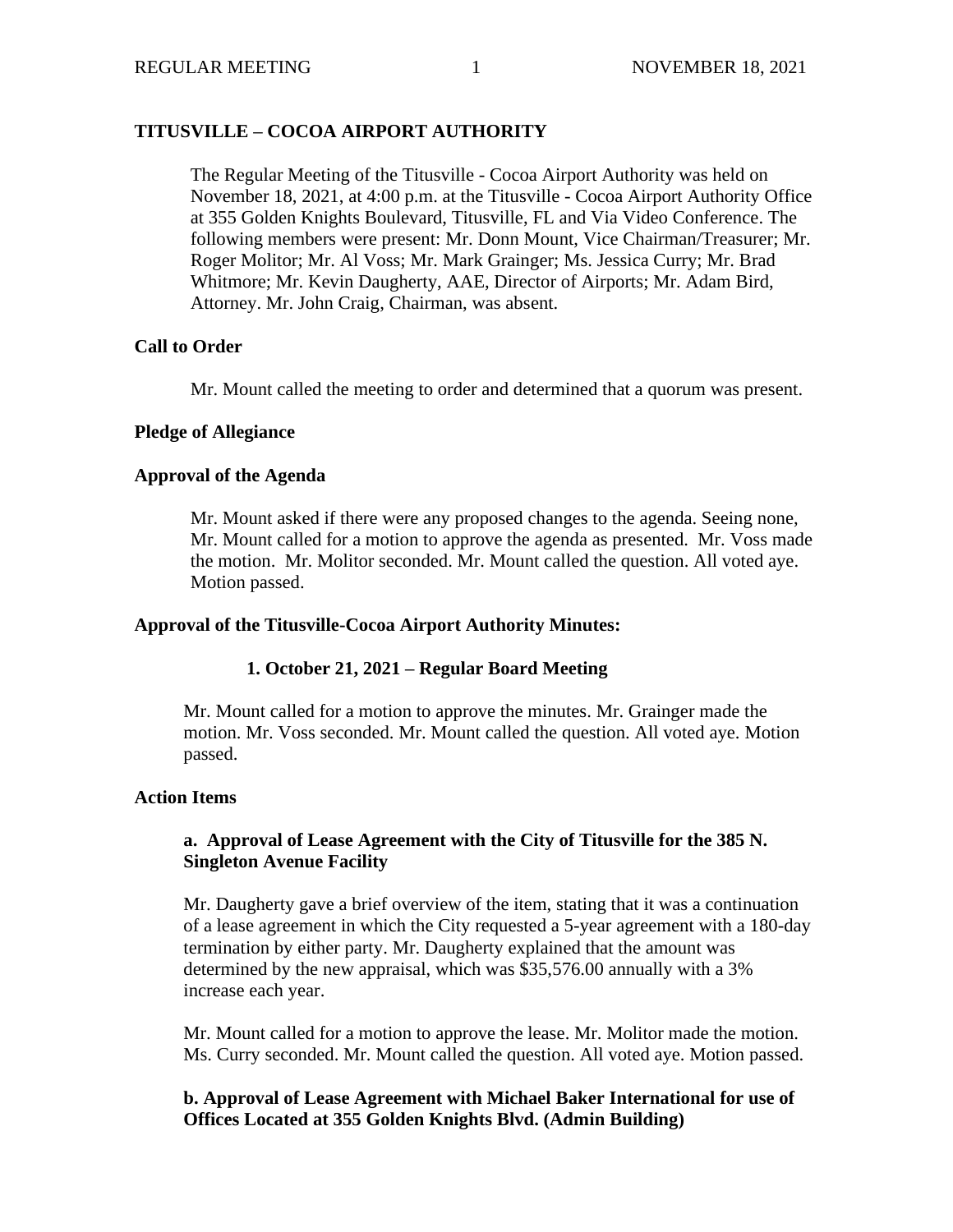Mr. Daugherty gave a brief overview of the item, stating that Michael Baker International was requesting a lease for two offices in Suite 2 of the Administrative Building at Space Coast Regional Airport, along with two dedicated parking spots. Mr. Daugherty stated that Michael Baker requested a three-year lease with two oneyear options. Mr. Daugherty stated that Michael Baker recommended language that they could terminate the agreement with a ninety-day notice if they were not selected for an engineering services contract. Mr. Daugherty stated that the base rent was \$500 a month with CAM fees at \$75 a month and Wing Fees of \$2,400 a year. Discussion continued.

Mr. Mount called for a motion to approve the lease agreement. Mr. Molitor made the motion. Ms. Curry seconded. Mr. Mount called the question. All voted aye. Motion passed.

#### **c. Approval of Memorandum of Understanding between Space Perspective Inc. and the Titusville-Cocoa Airport Authority**

Mr. Daugherty gave a brief overview of the item, stating that Edgar Campa-Palafox, from the EDC would explain the Memorandum of Understanding (MOU). Mr. Campa-Palafox explained that the MOU was for a large project to bring space activity to the area, which the EDC was calling "Project Chariot". Mr. Campa-Palafox stated that there were currently team members from the company in attendance. Mr. Campa-Palafox gave an overview of the project and prospective amount of space needed at Space Coast Regional Airport, and the Spaceport, stating that the company could create up to 200 jobs with an \$80,000 average wage. Mr. Campa-Palafox stated that this was a very exciting opportunity. Discussion continued.

Mr. Taber MaCallum from Space Perspective gave an overview of their project, stating that the company was well financed for a few years. Mr. MaCallum stated that Space Perspective had already leased several properties at Space Coast Regional Airport because it was where they intended to be. Mr. MaCallum stated that they were already actively working on a temporary manufacturing facility here because they couldn't build another one fast enough. Mr. MaCallum reiterated that this was where they wanted to be, and that they felt very welcome here. Discussion continued.

Mr. Mount called for a motion to approve the MOU. Mr. Whitmore made the motion. Mr. Voss seconded. Mr. Mount called the question. All voted aye. Motion passed.

Mr. MaCallum turned the floor over to Monica Edwards from Space Perspective, who gave a presentation on branding of the Spaceport. Discussion continued.

#### **d. Approval of FAA Grant Offers**

- **1. Space Coast Regional Airport**
- **2. Merritt Island Airport**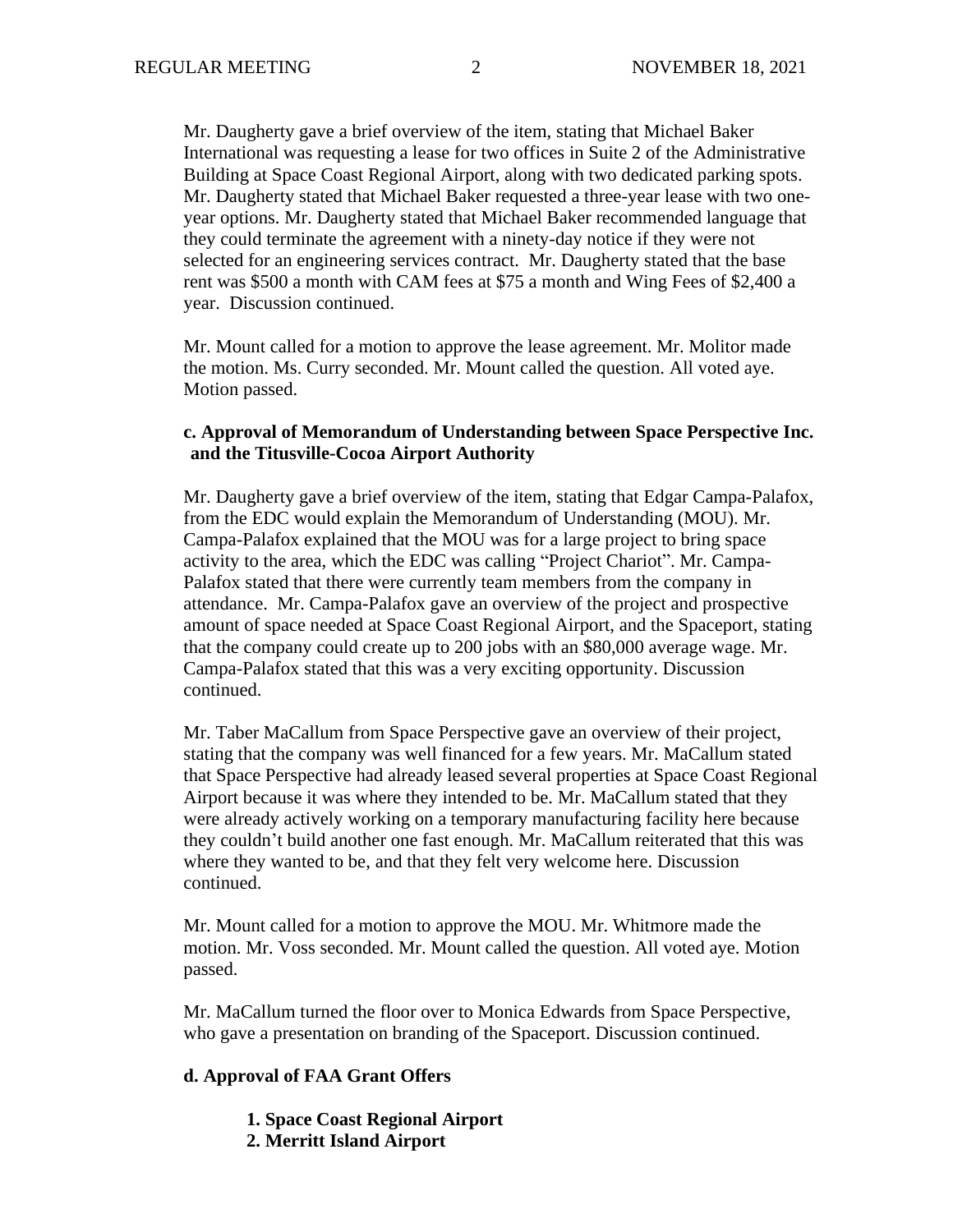## **3. Arthur Dunn Airpark**

Mr. Daugherty gave a brief overview of the item, stating that each Airport Rescue Grant from the FAA was for \$32,000 per airport at 100% funding. Mr. Daugherty stated that each grant was very specific and for fighting the pathogens related to COVID. Discussion continued.

Mr. Mount called for a motion to approve the funding. Mr. Molitor made the motion. Mr. Grainger seconded. Mr. Mount called the question. All voted aye. Motion passed.

#### **e. Approval of Fee Simple Sale of the Arthur Dunn Airpark Properties**

Mr. Daugherty gave a brief overview of the item and turned the floor over to Ms. Courtney Noble of Noble and Company, who was the realtor that listed the Airport Authority owned properties near the Arthur Dunn Airpark. Ms. Noble stated that she was shocked by the condition of some the properties but was able to have a handyman go in and secure windows on one of the houses. Ms. Noble stated that on the properties she received 500 phone calls and had 250 showings in 7 days. Ms. Noble stated that all but one of the properties went over the asking price. Discussion continued.

Mr. Mount called for a motion to approve the sales of the properties. Mr. Voss made the motion. Ms. Curry seconded. Mr. Mount called the question. All voted aye. Motion passed.

### **Directors Report**

### **a. Capital Improvement Projects Update**

Mr. Daugherty asked the board if they had any questions regarding the CIP update. Seeing none, Mr. Daugherty turned the floor over to Mr. Aaron McDaniel from Michael Baker International, to give an update on the North Area and Infrastructure Project at the Merritt Island Airport. Mr. McDaniel gave a brief update, stating that Staff had come to an agreement with the County. Mr. McDaniel stated that the County agreed to waive a requirement on the stormwater infrastructure, and Staff was going to be submitting that waiver tomorrow. Mr. McDaniel stated there would be a Board of Adjustments hearing, and that they were negotiating a change order agreement with the contractor, and if the change order was acceptable, they could move forward with the project. Mr. McDaniel stated if it was not acceptable the project would be re-bid. Discussion continued.

### **d. Approval of Invoices for Projects**

Mr. Daugherty presented Pay Request Number 6 from Nautilus Earth Management in the amount of \$30,351.22, which was for the Hangar 52 Demolition Project at Space Coast Regional Airport.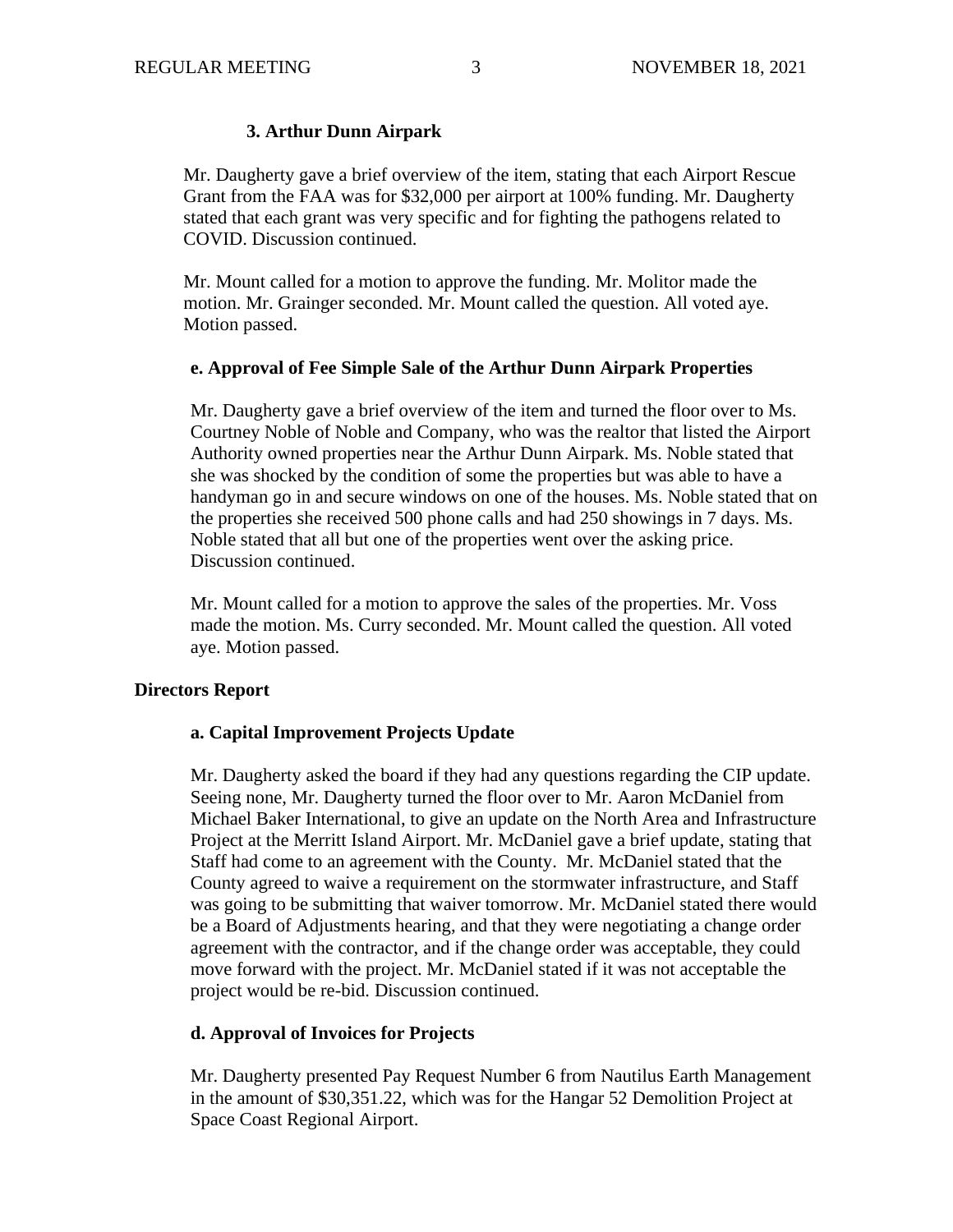Mr. Mount called for a motion to approve the invoice. Mr. Molitor made the motion. Mr. Voss seconded. Mr. Mount called the question. All voted aye. Motion passed.

### **On-Going Board Directives**

### **a. Airport Name Change**

Mr. Mount stated that the discussion of a name change was going to be postponed, and a workshop would be set up for the discussion.

### **Attorney's Report**

## **a. Investigation Findings of TCAA Counsel – Complaint Submitted by TCAA Fire Chief Wooldridge**

Mr. Mount stated asked if there were any updates. Mr. Bird stated that they were not, suggesting that there should be a motion to table the item. Mr. Mount called for a motion to table. Mr. Molitor made the motion. Mr. Voss seconded. Mr. Mount called the question. All voted aye. Motion passed.

#### **Airport Financial Report**

## **a. Proposed Changes to Section 110.00 & 111.00 (Purchasing Procurement) of the Airport's Policy and Procedure Manual**

Ms. Christy Kinard, Finance Manager, went through the proposed changes to the Policy and Procedure Manual briefly discussing the difference between current policies and the proposed changes.

Mr. Mount called for a motion to approve the changes. Mr. Whitmore made the motion. Ms. Curry seconded. Mr. Mount called the question. All voted aye. Motion passed.

### **b. Approval of Resolution and Sunshine Certificate for Line of Credit (Truist)**

Ms. Kinard stated that the resolution and the certificate needed to be approved in order to finalize the line of credit with Truist.

Mr. Mount called for a motion to approve the resolution and Sunshine Certificate. Ms. Curry made the motion. Mr. Voss seconded. Mr. Mount called the question. All voted aye. Motion passed.

### **c. Check Register (Provided)**

#### **Authority Members Report**